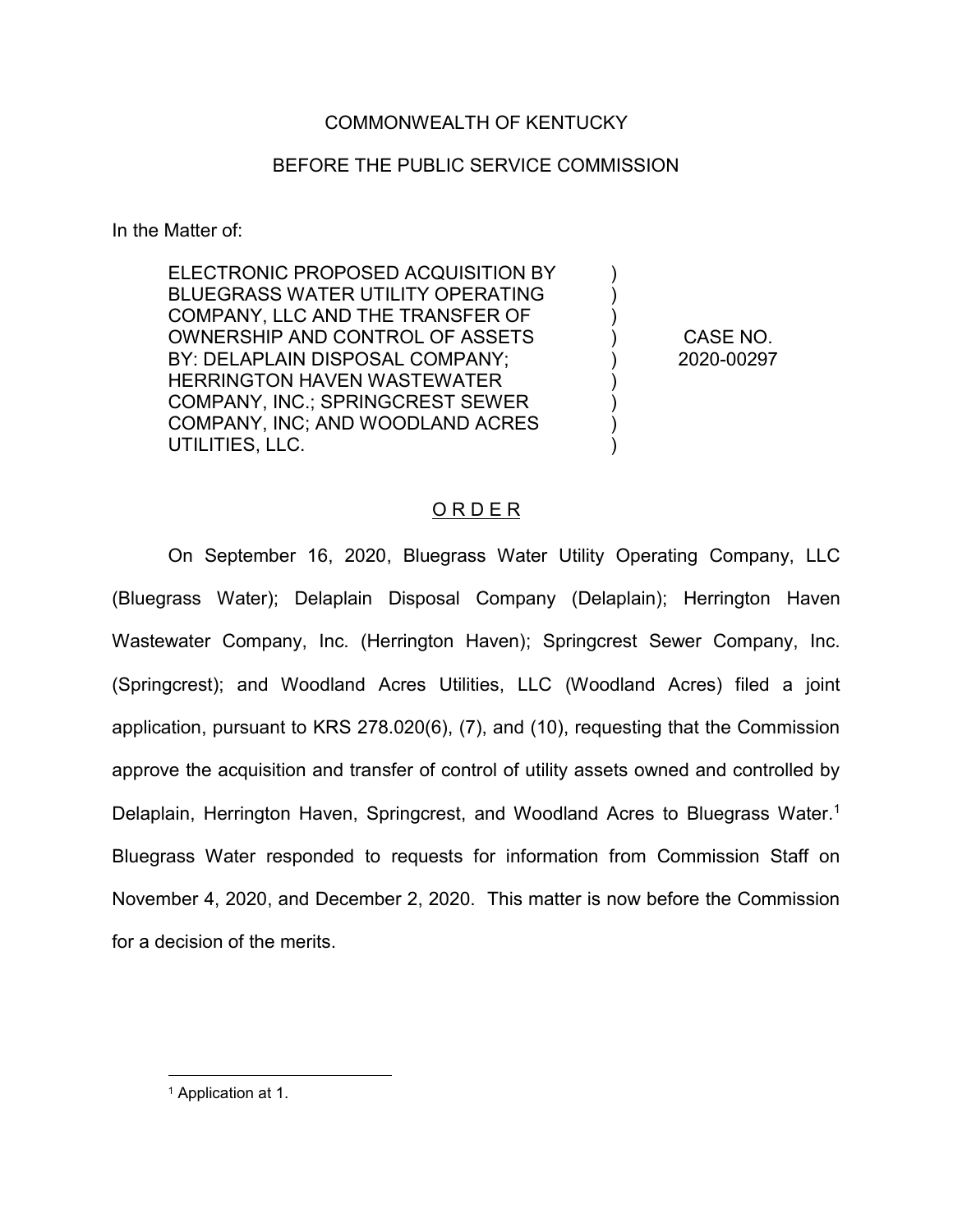#### BACKGROUND

### **Parties**

Bluegrass Water. Bluegrass Water is a Class B sewer utility organized and existing under the laws of the Commonwealth of Kentucky. Bluegrass Water is a manager-managed company that is managed by Central States Water Resources, Inc. (Central States). It is wholly owned by CSWR, LLC (CSWR), which owns and operates sewage utilities through subsidiaries in several other states. Bluegrass Water currently owns sewage utilities in Bullitt, Franklin, Hardin, Madison, Marshall, McCracken, Oldham Scott, and Shelby counties, and a water utility in Calloway County. At the time it filed its application, it had approximately 2,000 total water and sewer customers.2

Delaplain. Delaplain is a Kentucky Corporation that operates a Class B sewer utility in Scott County. As of the end of 2019, Delaplain had 296 residential customers and 34 commercial customers. Delaplain currently charges sewer rates of \$12.50 per month for residential customers and \$8.89 per 1,000 gallons for commercial and industrial customers. Delaplain's existing facilities are authorized to discharge up to 240,000 gallons per day  $(gpd)^3$ .

Herrington Haven. Herrington Haven is a Kentucky corporation that operates a Class D sewer utility in Garrard County. As of the end of 2019, Herrington Haven served 20 single-family residents at a monthly flat rate of \$49.66. Herrington Haven's existing facilities are authorized to discharge up to 9,800 gpd.4

 <sup>2</sup> *Id.* at 3–4.

<sup>3</sup> *Id.* at 5–6.

<sup>4</sup> *Id.* at 6.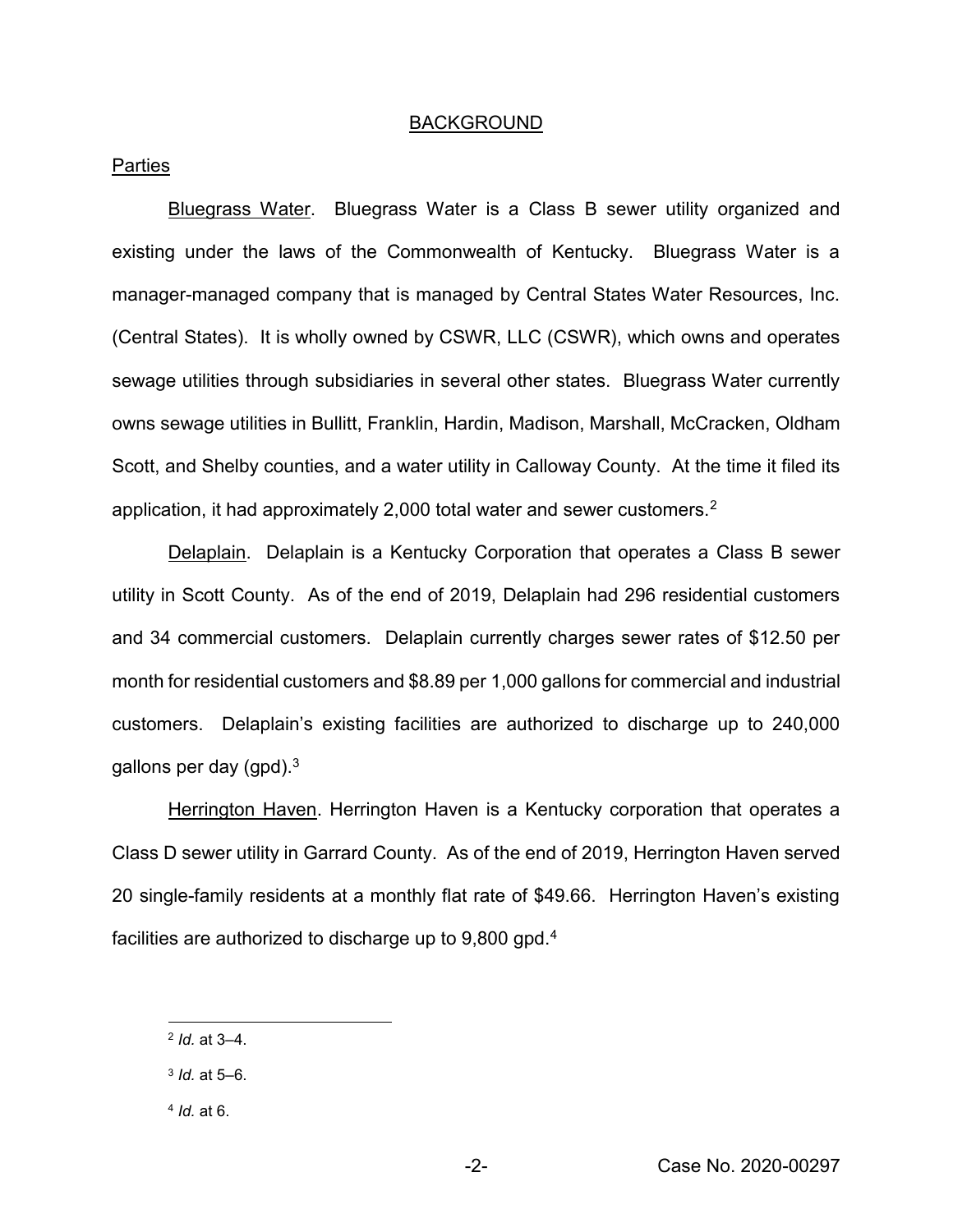Springcrest. Springcrest is a Kentucky corporation that operates a Class D sewer utility in Jessamine County. Springcrest currently serves 42 single-family residential customers at a flat monthly rate of \$27.43 per month. Springcrest currently uses a septic system.<sup>5</sup>

Woodland Acres. Woodland Acres is a Kentucky limited liability company (LLC) that operates a Class D sewer utility in Bullitt County. It currently serves 104 single-family residential customers at a flat rate of \$19.47 that has remained unchanged since 1993. Woodland Acres treatment plant is authorized to discharge up to 25,000 gpd.6

#### Current Condition of Systems

All of the systems Bluegrass Water is proposing to purchase in this matter have been fully depreciated with the exception of the Delaplain system. An engineering firm retained by Bluegrass Water also found that the systems currently owned by Delaplain, Herrington Haven, and Woodland Acres were aged; showed significant signs of wear and corrosion; and had a number of functional limitations—all of which would require significant capital investment to correct.<sup>7</sup> The engineers also noted that each of those systems have exceeded their discharge permit limitations on several occasions with respect to certain pollutants, and that the Delaplain system has exceeded flows it was designed to handle and that it has been authorized to handle by its discharge permit. $8$ 

- <sup>6</sup> *Id.* at 7–8.
- <sup>7</sup> *Id.* at Exhibits C, D, and F.
- <sup>8</sup> *Id.*

 <sup>5</sup> *Id.* at 7.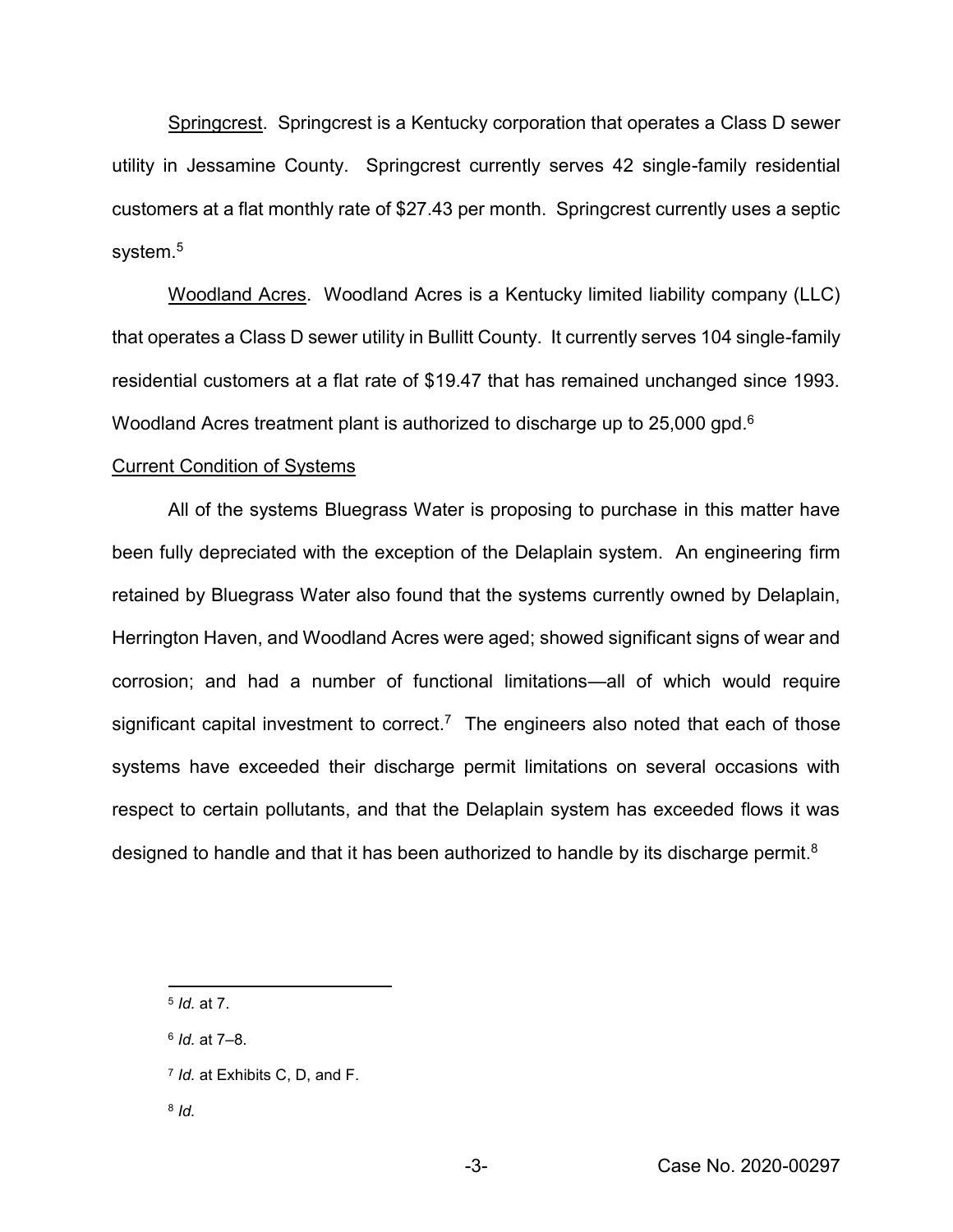## **Transaction**

Central States has executed a sales agreement with Delaplain, Herrington Haven, Springcrest, and Woodland Acres designating the buyer as CSWR, or its designee. CSWR has designated Bluegrass Water, its affiliate, as the buyer for each agreement. Each agreement provides for the sale of all of the utility assets of each system.<sup>9</sup> The sale includes all assets used or useful to operate the system, including real property interests, service machinery and equipment, other tangible fixtures or personality, franchises, contract rights, accounts receivable, and other intangibles.<sup>10</sup> Upon the closing of the transactions, the agreements provide for Bluegrass Water to become responsible for all assets from that point forward.<sup>11</sup>

Bluegrass Water indicated that there would be continuity of service to the existing customers of the utilities whose assets Bluegrass Water is proposing to purchase. It stated that following the transaction Bluegrass Water will provide service in accordance with each transferring utilities current sewer tariff on file with the Commission. Bluegrass Water explained that it would file an adoption notice for the existing tariffs after closing on the respective sewer systems and that it would thereafter file revisions to the current Bluegrass Water sewer tariff that would bring customers of the new systems into Bluegrass Water's tariff at the rates they are being charged by the current owners.<sup>12</sup>

9 *Id.* at 14.

<sup>10</sup> *Id.*

<sup>11</sup> *Id.*

<sup>12</sup> *Id.* at 11.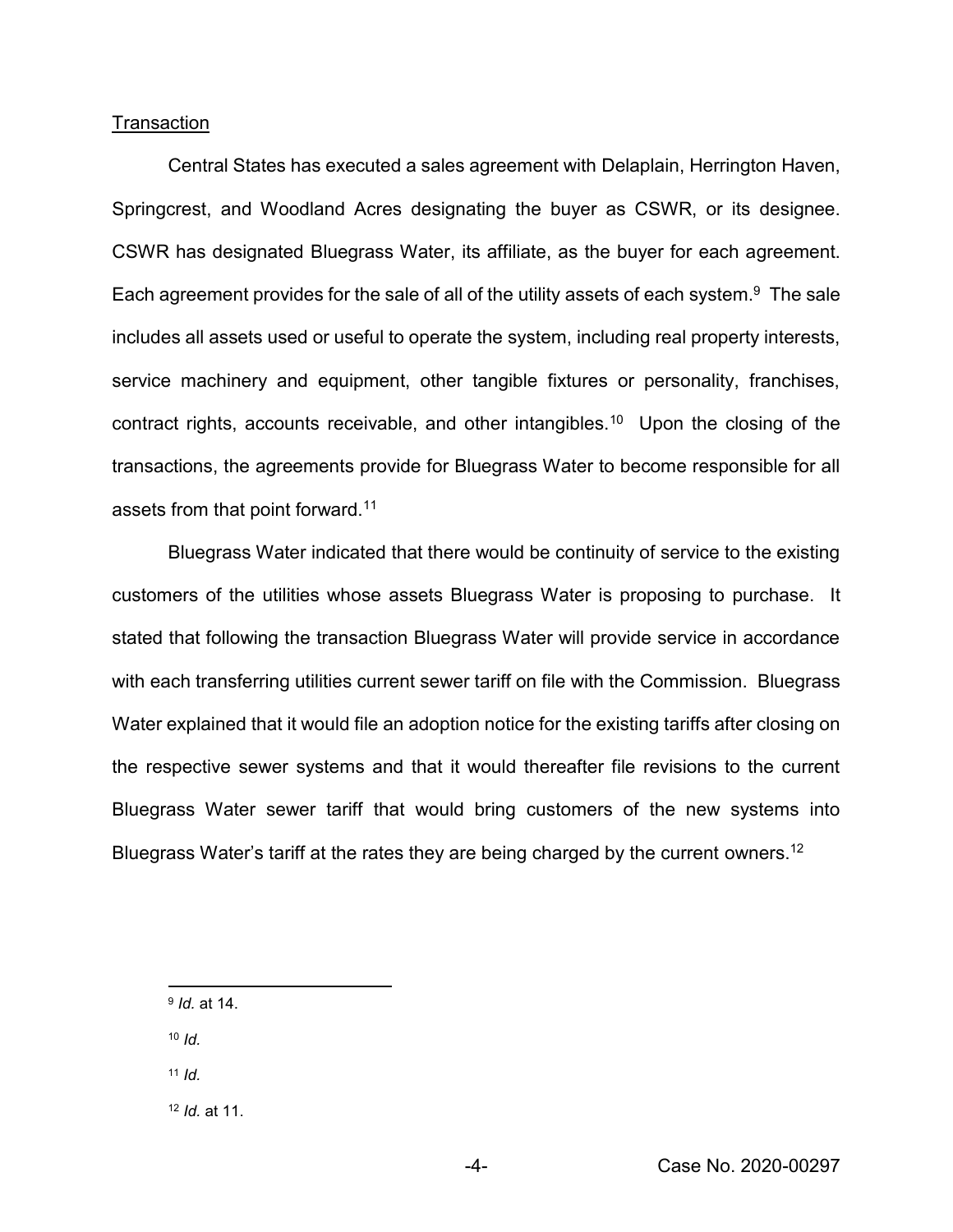# Buyers Financial and Technical Resources

Bluegrass Water is wholly owned and funded with capital from its parent, CSWR. CSWR owns and operates subsidiaries in several surrounding states that provide water and wastewater service. CSWR, including Bluegrass Water, is managed by Central States, which in turn manages the systems in other states. Bluegrass Water notes that Central States has experience through Bluegrass Water and other affiliates managing distressed sewage systems.13

Bluegrass Water's acquisition of each system's assets will be funded with equity capital from its parent, CSWR. A balance sheet for CSWR, which was filed confidentially in this matter, indicates that its total assets far exceeded the assets of Bluegrass Water and that it had significant cash available. Bluegrass Water plans to fund the work to repair and improve the acquired systems with debt financing, including long-term loans that Bluegrass Water has access to through CSWR. Over time, this borrowed funding will balance the equity funding to achieve the planned 50-50 capital structure that has been developed for Bluegrass Water.14

Bluegrass Water noted that it has solicited third-party lenders for debt in support of its operations and expansion. Bluegrass Water indicated that those discussions have centered on what credit enhancement that CSWR could offer to support Bluegrass Water's position as a borrower. Among other things, Bluegrass Water noted that it anticipated CSWR acting as guarantor on any loan from a third-party lender.<sup>15</sup> Bluegrass

 <sup>13</sup> *Id.* at 14–15.

<sup>15</sup> Response to Staff's Second Request, Item 5 (discussing how they would obtain credit by organizing a separate capital company with CSWR acting as guarantor); *see also* Response to Staff's First Request, Item 20 (discussing the use of the separate capital company).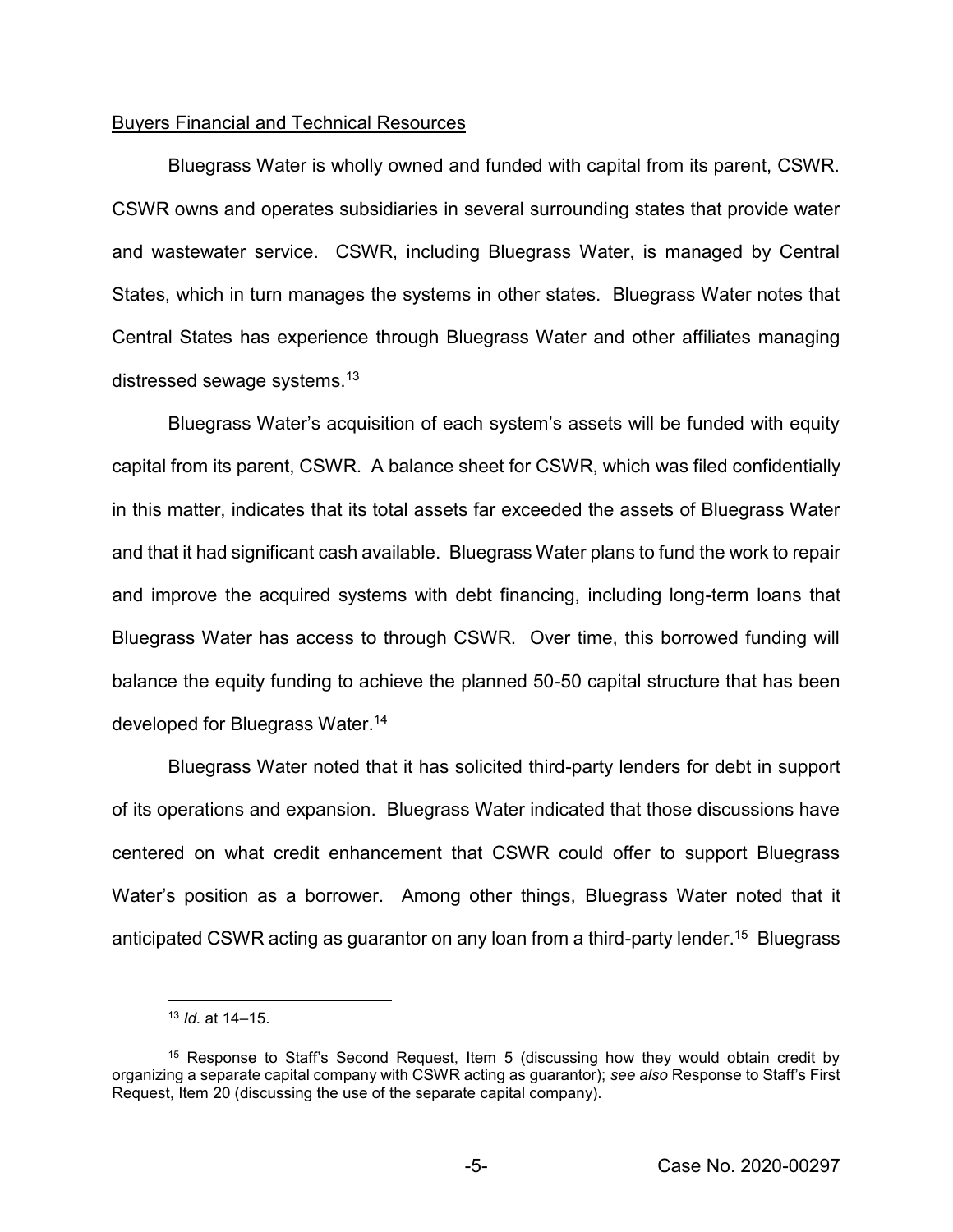Water anticipated that this arrangement would give it access to more favorable rates than it could obtain on its own.16

The day to day operations, billing, and customer service functions are to be provided by third-party contractors for Bluegrass Water's systems. The systems will be operated by a third-party operations and maintenance firm engaged by Bluegrass Water. Bluegrass Water's other Kentucky systems are operated by Midwest Water Operations, LLC (Midwest Water). It is anticipated that Midwest Water will be the entity to provide operations and maintenance service for the systems proposed to be acquired in this case. Bluegrass Water indicated that Midwest Water has the knowledgeable and experienced personnel necessary to manage the daily wastewater operations of the systems. In addition to the service obligations during normal business hours, Midwest Water will be required to have a 24-hour emergency service line on which customers may report any service disruption with notice of service disruption calls to be forwarded to Josiah Cox, the president of Central States.<sup>17</sup>

A third-party firm engaged by Bluegrass Water will send out bills and handle service-related billing questions for the acquired systems. In Bluegrass Water's other Kentucky systems, that firm is Nitor Billing Services, LLC (Nitor Billing Services). It is anticipated that Nitor Billing Services will have this role for the systems proposed to be acquired in this case. Nitor Billing Services has an online billing system in place to receive credit cards and e-checks from customers and a Bluegrass Water specific customer service email account to handle customer inquiries and other interactions. The customer

 <sup>16</sup> Response to Staff's Second Request, Item 7.

<sup>17</sup> Application at 11.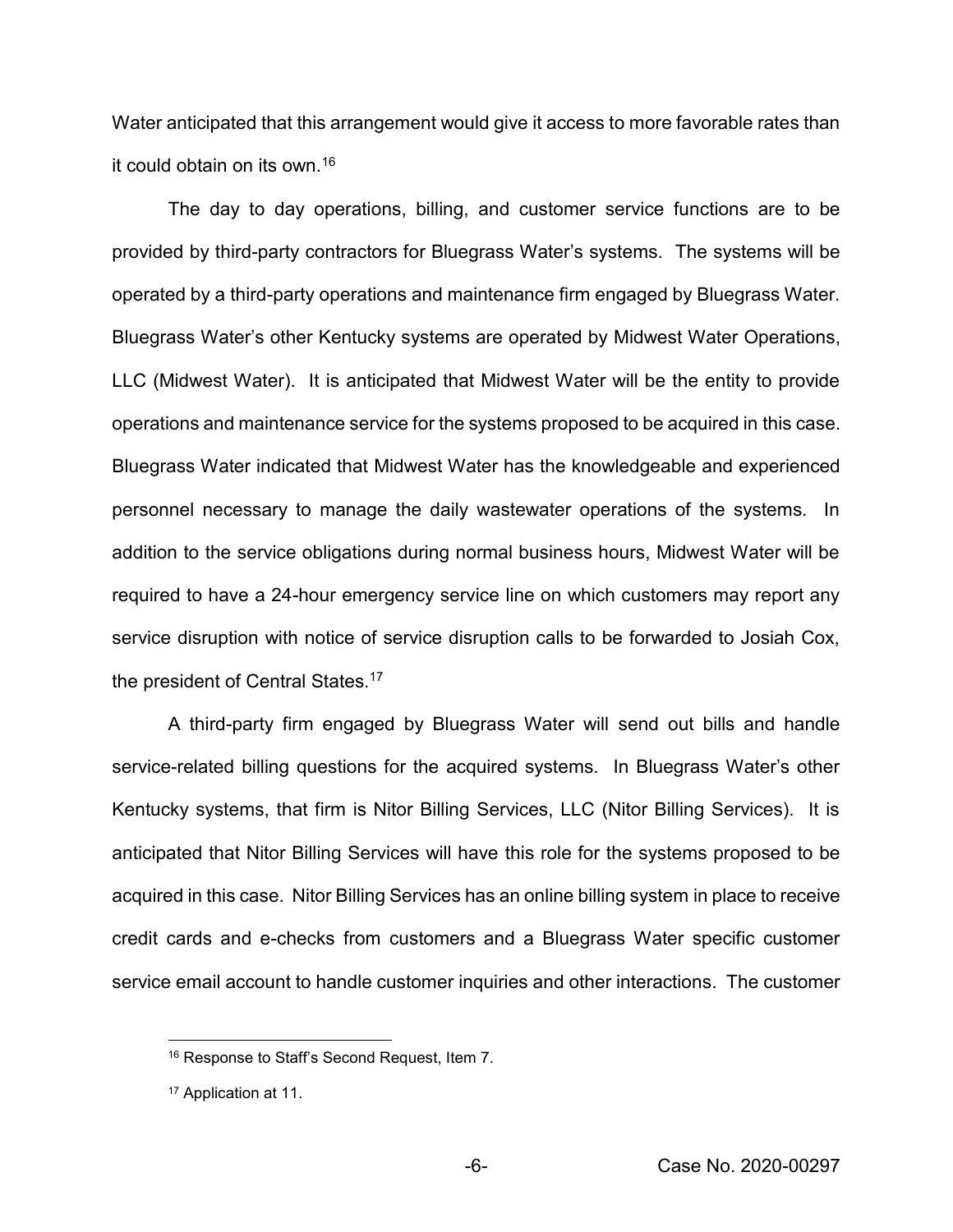service representatives are to be available during normal business hours and to take messages 24 hours a day.18

Bluegrass Water will maintain a toll-free number and a website that contains a summary of customers' rights, tariffs, or links to the tariffs for each system; contact information for emergencies during regular and after hours to report service issues; links to any tariffs filed in the future with the Commission; and links to Bluegrass Water's systems' maps on the Kentucky Infrastructure Authority Wastewater Mapping website. Bluegrass Water's arrangements will ensure continuity of service to current customers of the four systems and that future customers are provided with a quality of service equal to or better than that currently being provided. These arrangements include implementation of computerized maintenance management system for utility facilities, online bill pay options, up-to-date website bulletins about current service status, and service initiation/discontinuance procedures.19

Central States will be directly responsible for all management, financial reporting, underground facility safety and locations services, Commission and environmental regulatory reporting and management, recordkeeping, and final customer dispute management. Proportional costs for those services will be allocated to Bluegrass Water, which will be considered as one utility, using the "Massachusetts Formula."<sup>20</sup>

 <sup>18</sup> *Id.* at 16.

<sup>19</sup> *Id.* at 12.

<sup>20</sup> *Id* at 17–18.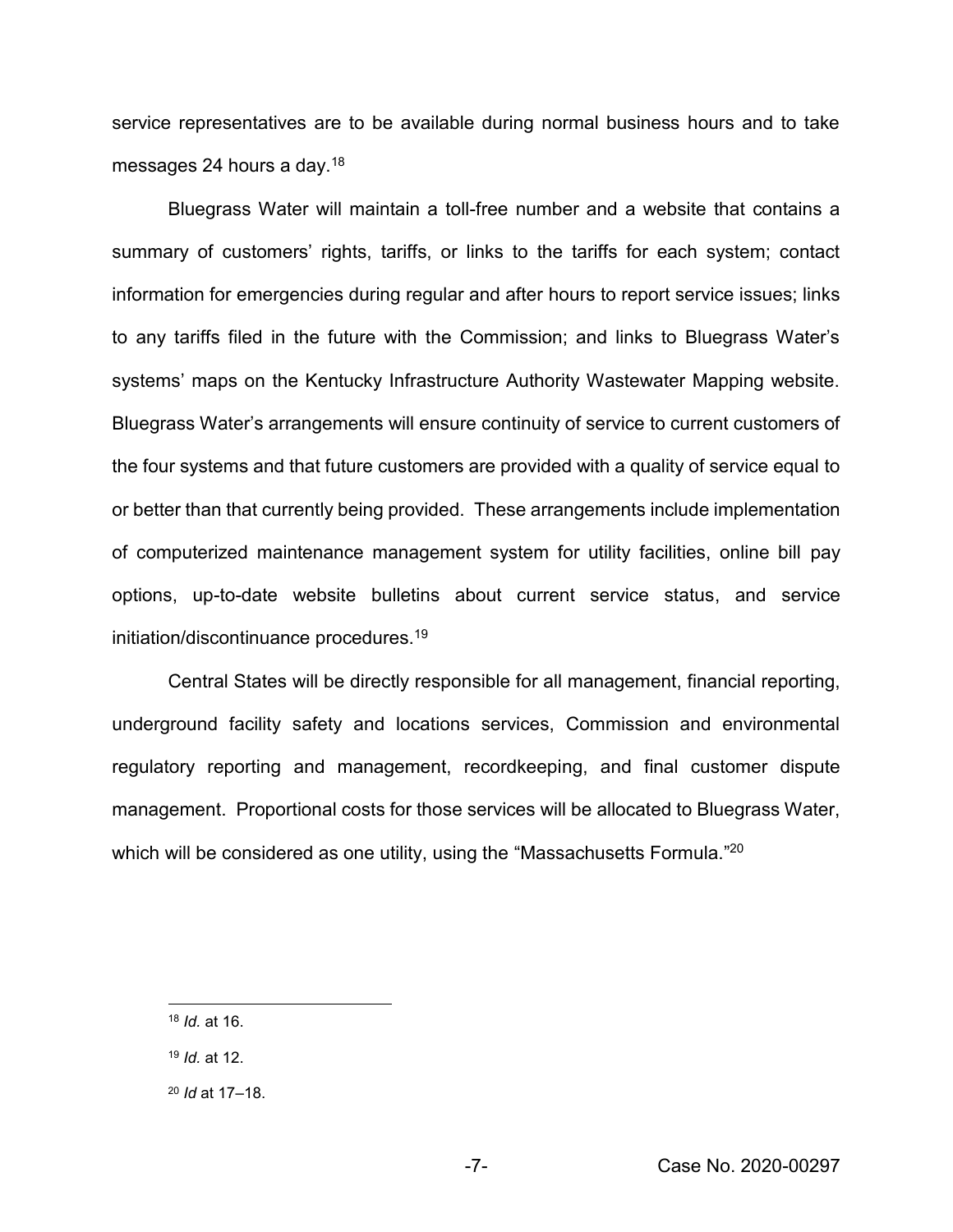## Alternatives Operators

Delaplain. Bluegrass Water acknowledged that the Georgetown #2 force main runs approximately 30 yards from the back of the Delaplain wastewater treatment plant. Bluegrass Water indicated that its representatives reached out to the Georgetown municipal sewer system regarding whether the Delaplain system could be attached to Georgetown's system, but Georgetown stated that it did not have capacity to absorb the Delaplain flows and was not interested in connecting to Delaplain's system.<sup>21</sup>

Herrington Haven. Bluegrass Water stated that the closest wastewater treatment plant to this system would be the Danville Wastewater Treatment Plant in Boyle County. Bluegrass Water stated that even if the systems could be connected at the two nearest points that it would require 4 miles of main. Bluegrass Water also indicated that connecting to that system would require building over or under Herrington Lake with numerous lift stations.22

Springcrest. Bluegrass Water indicated that the nearest known wastewater treatment plant (WWTP) is the Nicholasville WWTP, which is located approximately seven miles from Springcrest.<sup>23</sup>

Woodland Acres. Bluegrass Water stated that the city of Shepherdsville's wastewater system is approximately 40 feet from the Woodland Acres System. Bluegrass Water reported that the current owner of Woodland Acres contacted the city of Shepherdsville on two previous occasions to discuss the transfer of Woodland Acres to

<sup>&</sup>lt;sup>21</sup> Response to Staff's Second Request, Item 2, Item 3 (discussing other possible connections for each of the systems); *see also* Response to Staff's First Request, Item 6i.

<sup>22</sup> Response to Staff's Second Request, Item 2, Item 3.

<sup>23</sup> *Id.*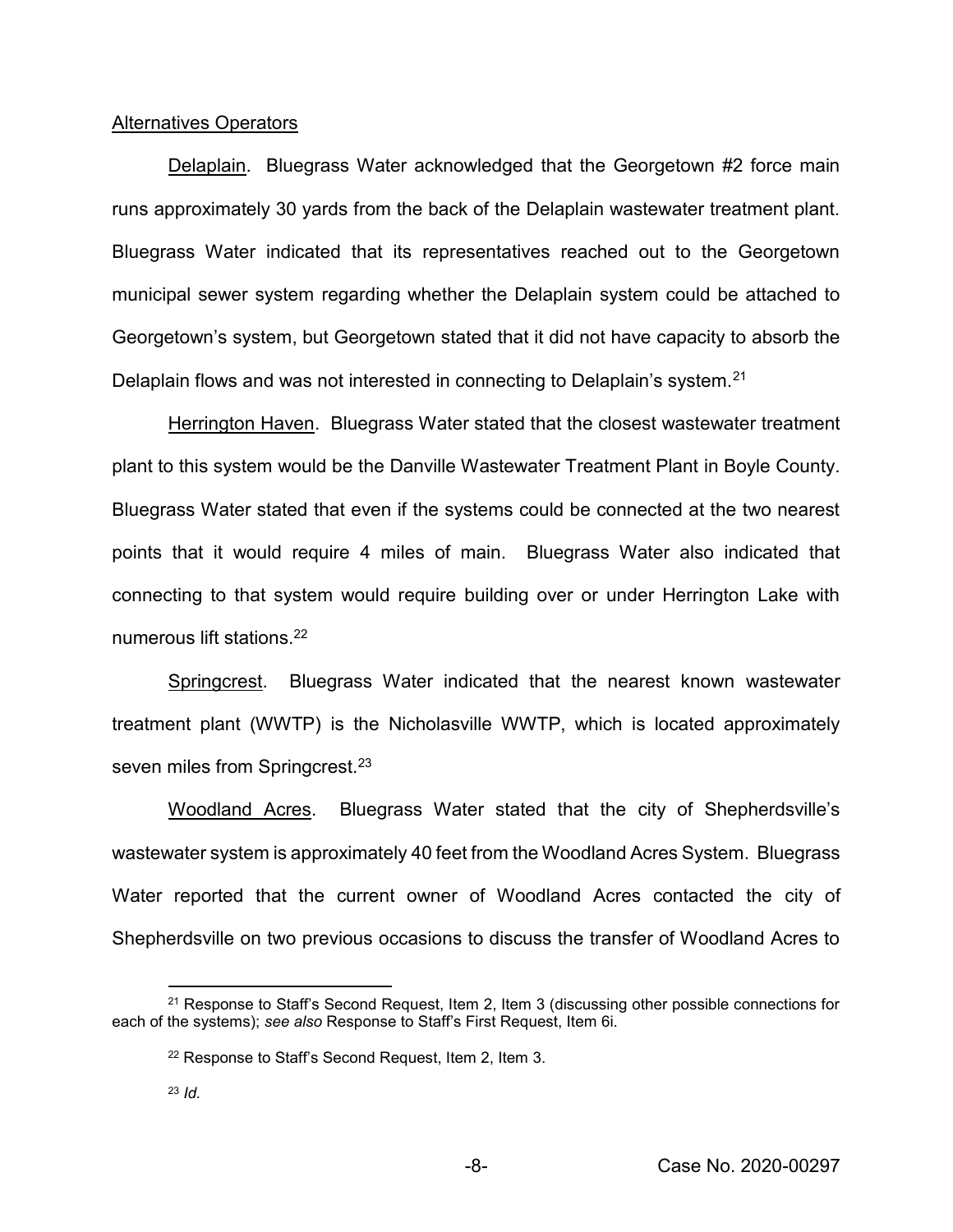the city, but Woodland Acres was told that Shepherdsville's system did not have the capacity to accept the flow from Woodland Acres and the city did not indicate any interest in accepting the flow from Woodland Acres.<sup>24</sup>

# **DISCUSSION**

KRS 278.020(6) provides that:

No person shall acquire or transfer ownership of, or control, or the right to control, any utility under the jurisdiction of the commission by sale of assets, transfer of stock, or otherwise, or abandon the same, without prior approval by the commission. The commission shall grant its approval if the person acquiring the utility has the financial, technical, and managerial abilities to provide reasonable service.

KRS 278.020(7) similarly provides that no entity "shall acquire control, either directly or indirectly, of any utility furnishing utility service in this state, without having first obtaining the approval of the commission." That statute further provides that that the Commission "shall approve any proposed acquisition when it finds that the same is to be made in accordance with law, for a proper purpose and is consistent with the public interest."<sup>25</sup> However, when a transfer involves a sewage utility, as it does here, KRS 278.020(10) further provides that the Commission shall not approve any application made pursuant to subsections (6) or (7) unless the Commission finds that "the person acquiring the utility has provided evidence of financial integrity to ensure the continuity of sewage service in the event that the acquirer cannot continue to provide service.

Bluegrass Water has previously been approved by the Commission to purchase 13 sewage systems and a single water utility, and it is currently operating those

 <sup>24</sup> *Id.*

<sup>25</sup> KRS 278.020(7).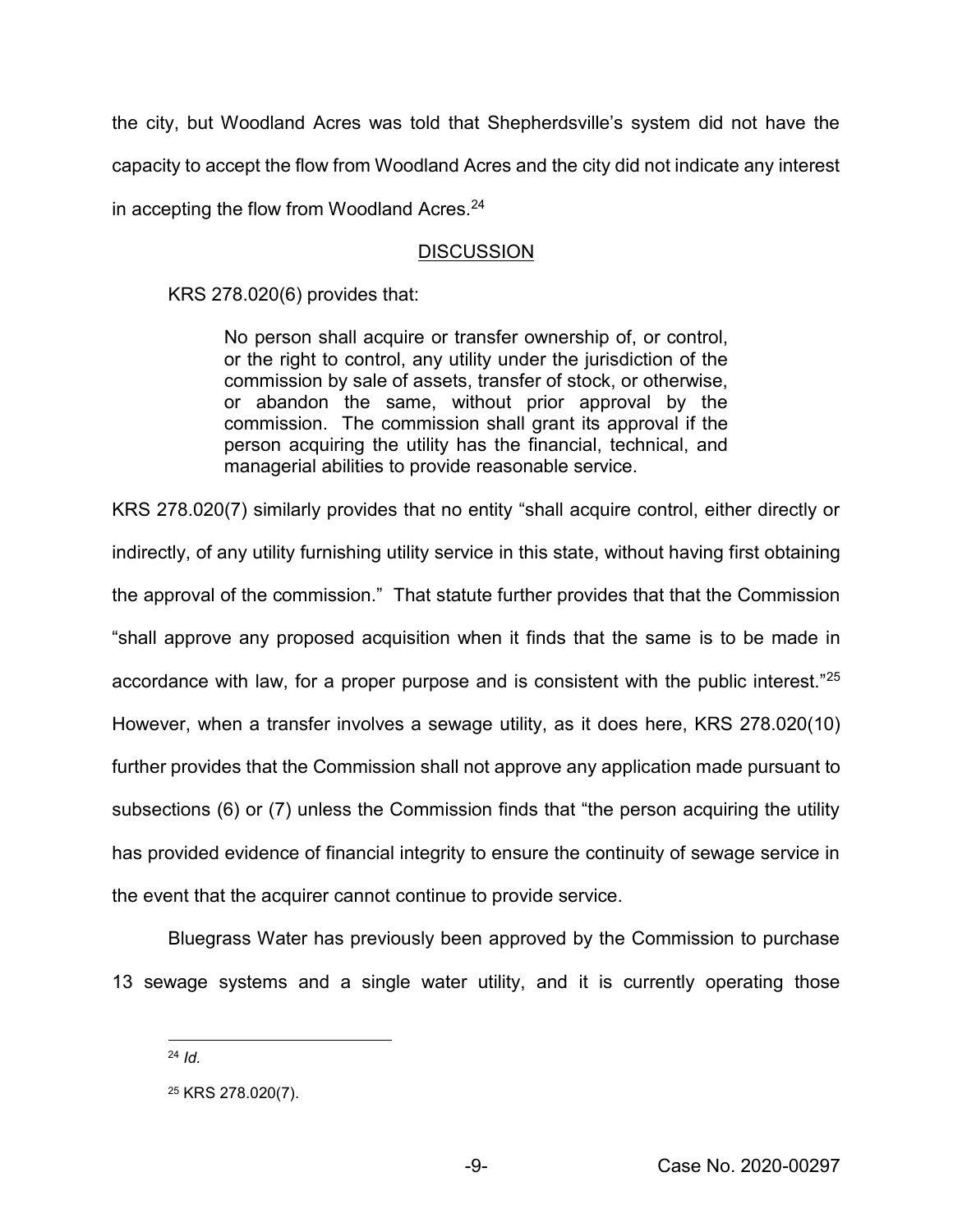systems.<sup>26</sup> Bluegrass Water's parent, CSWR, which will manage Bluegrass Water through its affiliate Central States, also operates numerous similar small sewage treatment facilities in other states. Further, like most other utilities and nonutility owners that control small sewage systems, Bluegrass Water will contract with a third party operator, qualified pursuant to standards established by the Energy and Environment Cabinet, Division of Water. Bluegrass proposes to use a contractor that currently does the billing for its existing systems. The Commission finds that Bluegrass Water, its parent, and affiliates have the technical and managerial ability to provide reasonable service to the customers of facilities it is proposing to purchase.

Bluegrass Water also presented evidence that it has access to financial resources through its parent, CSWR, necessary to provide reasonable service. It stated that its parent will provide the equity capital necessary to purchase the systems at issue in this matter. It further indicated that it expected to have access to debt capital (with CSWR acting as guarantor) to finance repairs to the system. Bluegrass Water also planned to use that debt to obtain a capital structure that consists of close to 50 percent equity and 50 percent debt. The Commission finds that Bluegrass Water has the financial ability to provide reasonable service and the financial integrity to ensure the continuity of sewer service.

 <sup>26</sup> *See* Case No. 2019-00104, *Electronic Proposed Acquisition by Bluegrass Water Utility Operating Company, LLC and the Transfer of Ownership and Control of Assets by P.R. Wastewater Management, Inc., Marshall County Environmental Services, LLC, LH Treatment Company, Inc., Airview Utilities, LLC, Brocklyn Utilities, LLC, Fox Run Utilities, LLC and Lake Columbia Utilities, Inc.*, (Ky. PSC Aug. 14, 2020); Case No. 2019-00360, *Electronic Proposed Acquisition by Bluegrass Water Utility Operating Company*, *LLC and the Transfer of Ownership and Control of Assets by Center Ridge Water District, Inc.; Joann Estates Utilities, Inc.; and River Bluffs*, *Inc.*, (Ky. PSC Feb. 17, 2020); Case No. 2020-00028, *Electronic Proposed Acquisition by Bluegrass Water Utility Operating Company, LLC of Wastewater System Facilities and Subsequent Tariffed Service to Users Presently Served by those Facilities*, (Ky. PSC Jun. 19, 2020).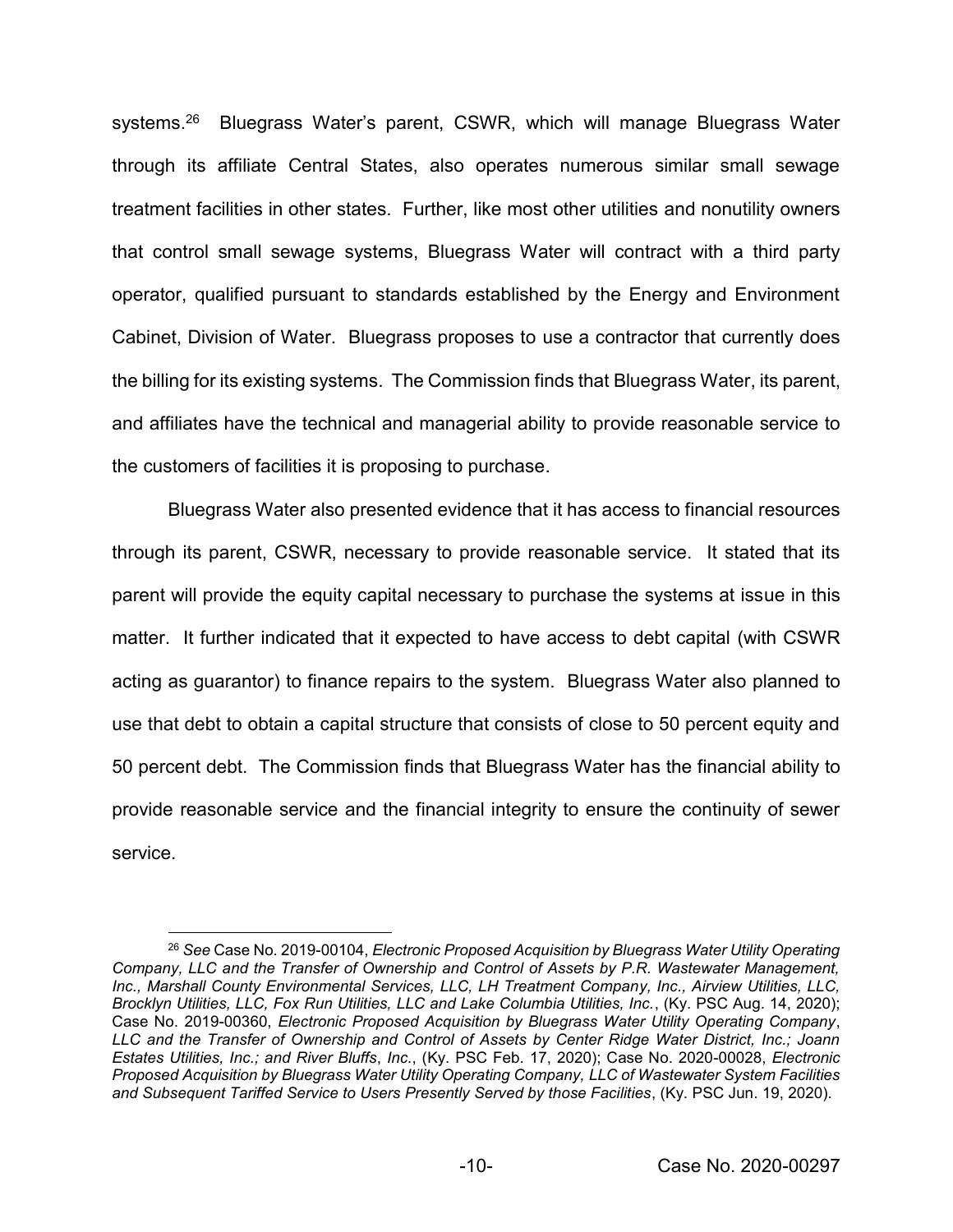However, the Commission's finding with respect to Bluegrass Water's financial ability and integrity is based in part on the financial resources of CSWR. Further, as Bluegrass Water indicated in its application, the Commission required that Bluegrass Water "post a guaranteed financial instrument that is the equivalent of two-months of the cost of its third party contractors" with respect to the sewer utilities' systems approved to be acquired in Case No. 2019-00104<sup>27</sup> and Case No. 2019-00360.<sup>28</sup> The Commission finds that a similar condition is necessary here to provide financial integrity necessary to ensure the continuity of sewage service pursuant to KRS 278.020(10). Because the systems purchased by Bluegrass Water are commonly owned, the Commission finds that this condition should apply to all of the systems owned and operated by Bluegrass Water, including those systems Bluegrass Water was approved to purchase in Case No. 2020- 0002829 and herein.

Bluegrass Water argued that the transfer in this matter is being made in accordance with the law, as it is seeking all proper authorizations and the Joint Applicants will make all required regulatory filings for the proposed transactions. Bluegrass Water similarly notes that the proposed transactions have been approved by the board or the owners of each transferring utility.<sup>30</sup> Bluegrass Water asserted that the proposed transfer

 <sup>27</sup> Case No. 2019-00104, *Electronic Proposed Acquisition by Bluegrass Water Utility Operating Company, LLC and the Transfer of Ownership and Control of Assets by P.R. Wastewater Management, Inc., Marshall County Environmental Services, LLC, LH Treatment Company, Inc., Airview Utilities, LLC, Brocklyn Utilities, LLC, Fox Run Utilities, LLC and Lake Columbia Utilities, Inc.* (Ky. PSC Aug. 14, 2020).

<sup>28</sup> Case No. 2019-00360, *Electronic Proposed Acquisition by Bluegrass Water Utility Operating Company*, *LLC and the Transfer of Ownership and Control of Assets by Center Ridge Water District, Inc.; Joann Estates Utilities, Inc.; and River Bluffs*, *Inc.* (Ky. PSC Feb. 17, 2020).

<sup>29</sup> Case No. 2020-00028, *Electronic Proposed Acquisition by Bluegrass Water Utility Operating Company, LLC of Wastewater System Facilities and Subsequent Tariffed Service to Users Presently Served by those Facilities* (Ky. PSC Jun. 19, 2020).

<sup>30</sup> Application at 18.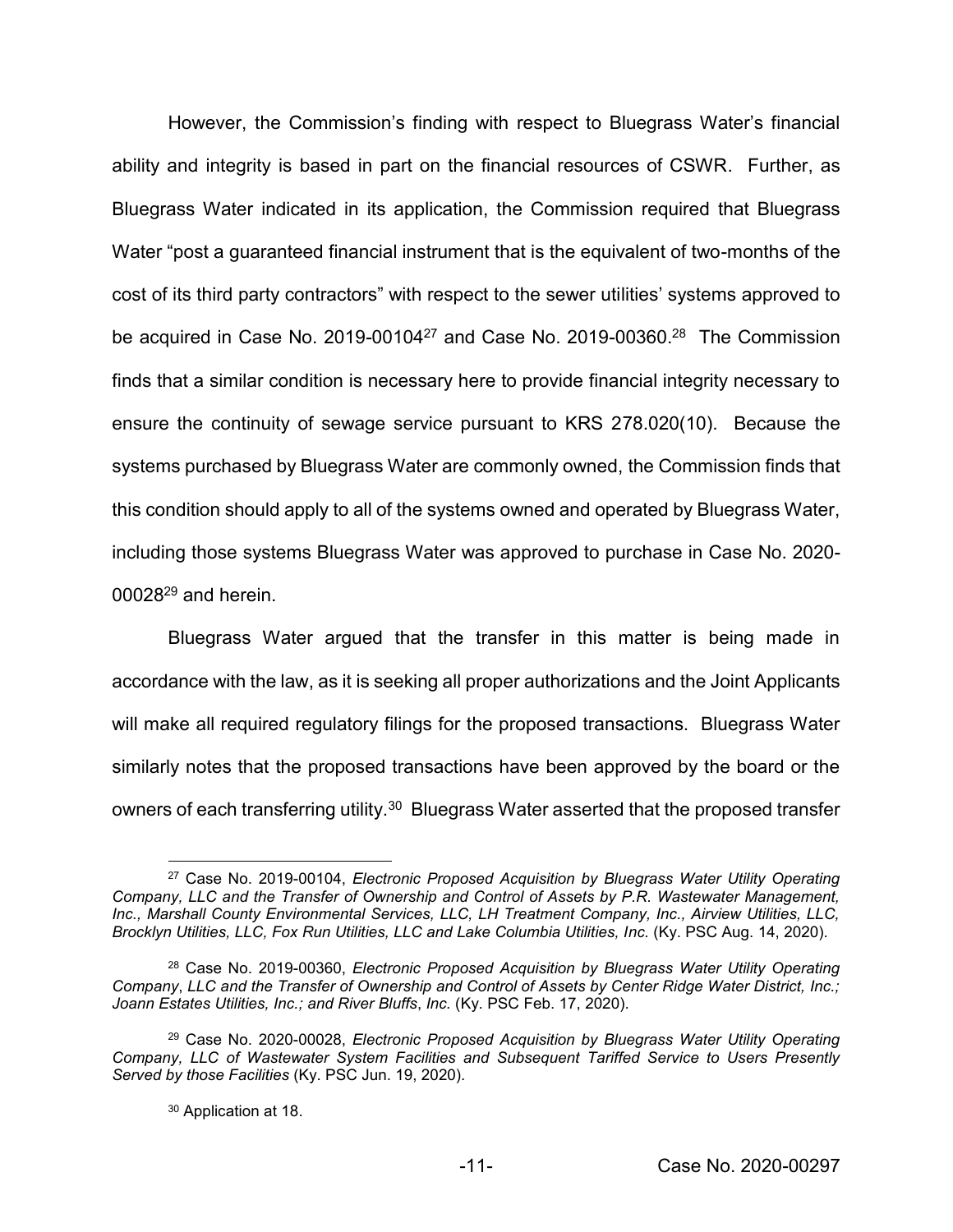is for a proper purpose because it intends to operate them for the purpose of providing reasonable, effective, and efficient wastewater service to existing and future customers, and because it intends on investing the resources necessary to do so.<sup>31</sup> Based on the evidence presented by Bluegrass Water, the Commission agrees with Bluegrass Water's assertions, and therefore, finds that the proposed transactions are being made in accordance with the law and for a proper purpose.

Bluegrass Water asserts that the transfers are in the public interest because the sewer systems to be acquired are all troubled or marginal and Bluegrass Water will professionalize the operations and make necessary upgrades to ensure continued service with customers. Based on Bluegrass Water's engineering report and the lack of investment in the systems, the Commission agrees that the current owners of Delaplain, Herrington Haven, and Woodland Acres have failed to make necessary repairs and upgrades to the systems; therefore, it is consistent with the public interest for a new owner to take responsibility for the operation of the systems. Further, while it would be ideal for the systems to be attached to a larger system nearby, the only evidence presented in this matter indicates that there either is no nearby system or no system willing and able to accept the flow from the systems Bluegrass Water is proposing to purchase. Thus, the Commission finds that Bluegrass Water's proposed purchase of the utility assets of Delaplain, Herrington Haven, and Woodland Acres is consistent with the public interest; therefore, Bluegrass Water's proposed acquisition should be approved.

The public interest is less clear with respect to Springcrest's system. While Springcrest's current owners have not invested in the system, as indicated by the fact

 $\overline{a}$ 

<sup>31</sup> *Id.* at 19.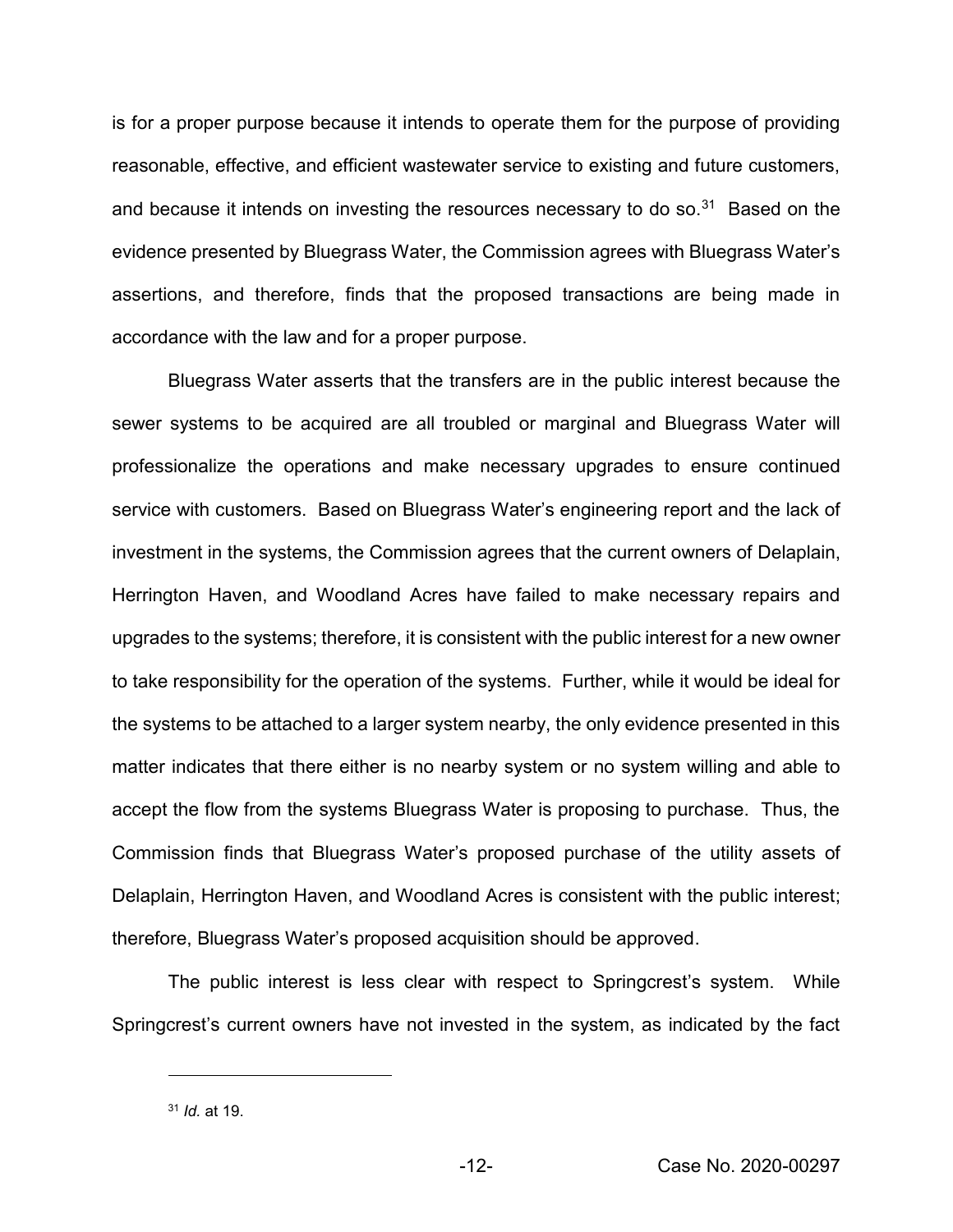that its assets are fully depreciated, Bluegrass Water's engineers did not find any significant issue with the system—the proposed investments mostly related to security upgrades and potential future failures. Further, Springcrest is distinct in that its customers each have their own septic tanks that they maintain at their expense and the collection and disposal system that would be operated by Bluegrass Water only moves the gray water to a common irrigation sight. However, the current owner no longer wishes to operate the system; Bluegrass Water is willing and has the ability to operate the system; and there is no evidence indicating that another person or entity is willing to operate the system. Further, to the extent Springcrest's customers should be treated differently with respect to cost sharing, those issues can be addressed in any rate case. Thus, the Commission finds that Bluegrass Water's proposed purchase of Springcrest's assets is consistent with the public interest, and therefore, Bluegrass Water's proposed acquisition should be approved.

The Commission notes that Bluegrass Water is paying more for the assets for each of the systems than the remaining book value of those assets. When the sale of a utility results in a purchase price greater than the original cost less accumulated depreciation (net book value), the difference between the purchase price and the net book value is accounted for as a plant acquisition adjustment. The Commission has previously held that recovery of the net plant acquisition adjustment shall be addressed on a case by case basis and that the net original cost of plant devoted to utility use is the fair value for rate-making purposes unless there is conclusive evidence that the overall operations and financial condition of the utility have benefited from the acquisition at a price in excess of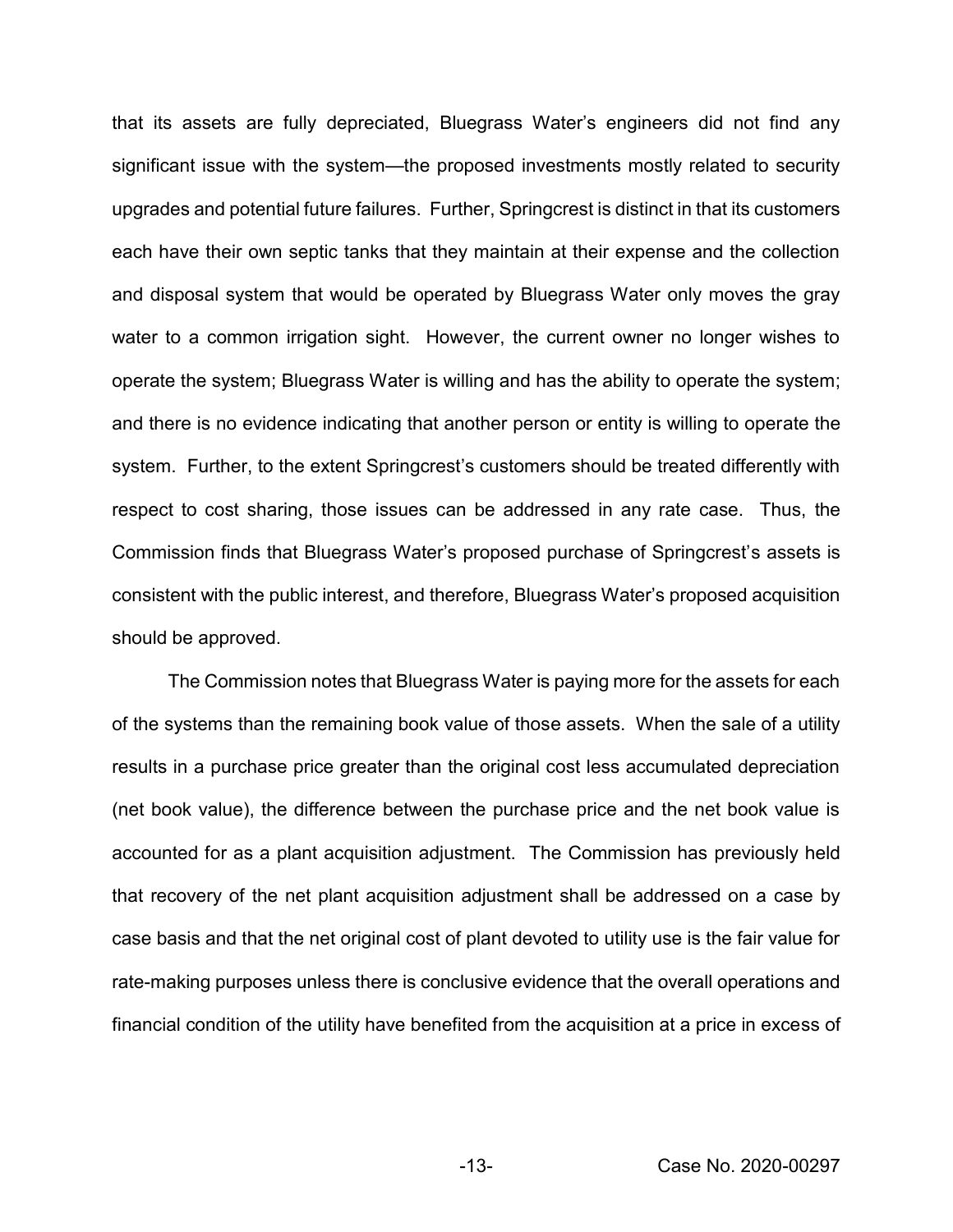the net book value.<sup>32</sup> However, the recovery of any plant acquisition adjustment is not before the Commission in this matter; therefore, this order should not be construed as finding that Bluegrass Water will be entitled to recover any such amounts in rates. Rather, the Commission will address the recovery of any plant acquisition adjustment when reviewing any rates proposed by Bluegrass Water in which it seeks to recover that amount.33

Similarly, while Bluegrass Water stated that it initially intended to adopt the rates of the current utilities, as required by 807 KAR 5:011, Section 11, Bluegrass Water indicated in its application that it ultimately intended to propose a unified rate for all of its systems. The Commission will consider any rate properly proposed pursuant to KRS Chapter 278 and 807 KAR Chapter 5. However, the Commission's approval of the transfers at issue in this case should not be construed as an approval of Bluegrass Water's plan to adopt a unified rate. Rather, the Commission will address any proposed rate change for the systems at issue in this matter when proposed pursuant to KRS Chapter 278 and 807 KAR Chapter 5. When Bluegrass Water closes on the systems at issue, it should file an adoption notice pursuant to 807 KAR 5:011, Section 11, as it

 <sup>32</sup> Case No. 9059, *An Adjustment of Rates of Delta Natural Gas Company, Inc.*, (Ky. PSC Sept. 11, 1995) (To establish that it is entitled to recover the plant acquisition adjustment, a utility must present evidence that shows "that the purchase price was established upon arms-length negotiations, the initial investment plus the cost of restoring the facilities to required standards will not adversely impact the overall costs and rates of the existing and new customers, operational economies can be achieved through the acquisition, the purchase price of utility and nonutility property can be clearly identified, and the purchase will result in overall benefits in the financial and service aspects of the utility's operations.").

<sup>33</sup> *See e.g. id*. (in which the Commission addressed recovery of the plant acquisition factor as part of a rate case); Case No. 2018-00358, *Electronic Application of Kentucky-American Water Company for an Adjustment of Rates*, (Ky. PSC Jun, 27, 2019) (applying the "Delta Test" in a rate proceeding determine whether a plant acquisition factor arising from a previously approved transfer could be recovered).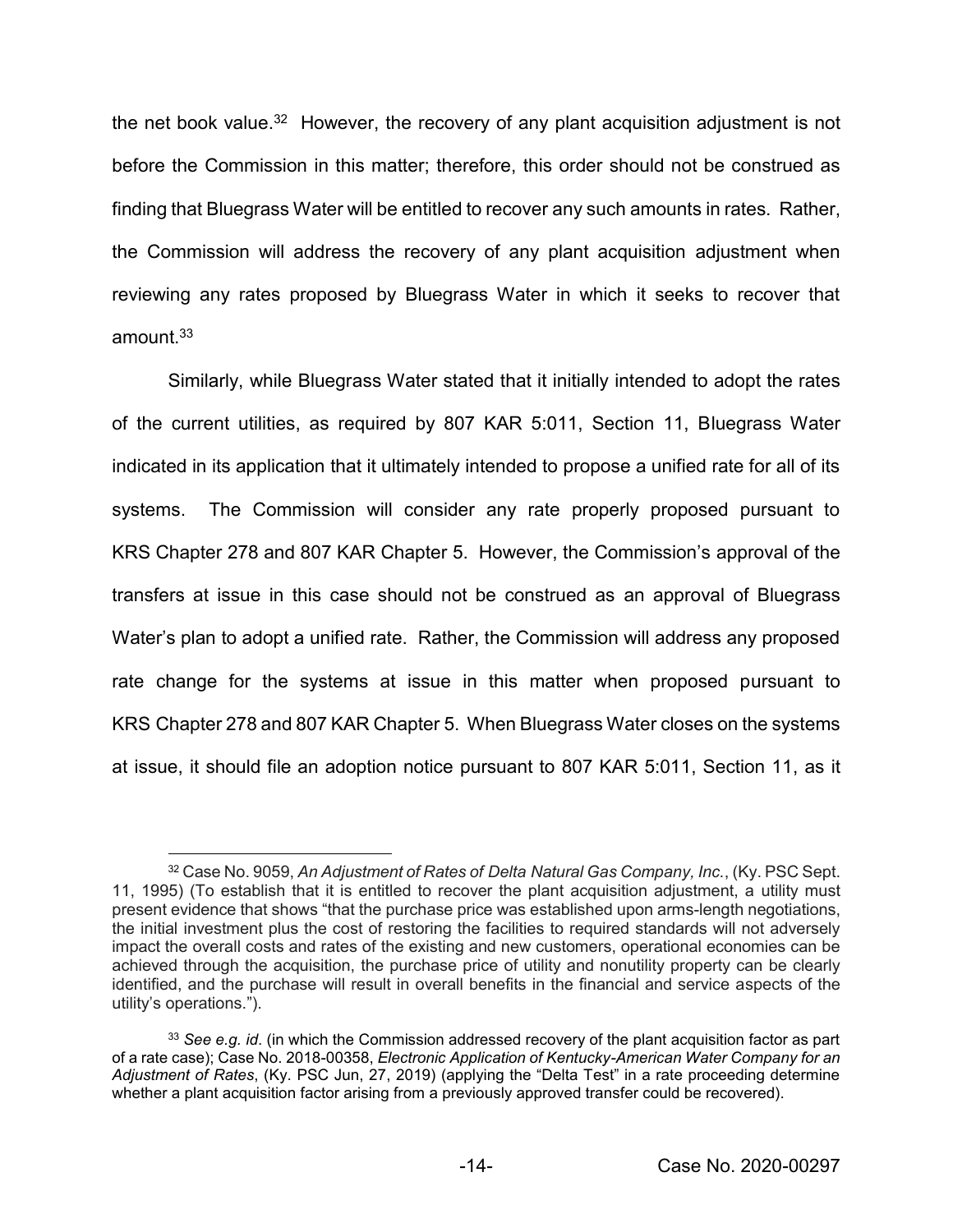proposed in its application, before seeking to incorporate the current customers of Delaplain, Herrington Haven, Springcrest, and Woodland Acres into Bluegrass Water's existing tariff. <sup>34</sup>

The Commission also notes that several of the engineering reports stated that significant improvements were necessary to the plants to be acquired. Accordingly, the Commission will require that, one month after the closing of the transactions, Bluegrass Water file a report listing discharge quality, number of service interruptions, employee or contractor response times, and Division of Water (DOW) or other applicable regulatory agencies violations or citations for the preceding month. This will serve as a baseline against which to judge improvements to the systems. Bluegrass Water shall also file, at six months and one year after the closing of the transaction, a report listing discharge quality, number of service interruptions, employee or contractor response times, and DOW or other violations or citations for the preceding year. This will allow the Commission to review the anticipated progress that Bluegrass Water has made in improving quality in the systems.

Bluegrass Water shall also maintain its records in a manner that allows it to readily distinguish between violations, repairs, investments, etc. for each system. This will allow review of Bluegrass Water's practices and will assist the Commission in determining how Bluegrass Water has used its resources in the operation and management of various

 <sup>34</sup> *See e.g.* Case No. 2018-00358, *Electronic Application of Kentucky-American Water Company for an Adjustment of Rates*, (Ky. PSC June 27, 2019), Order at 44–45 (addressing a unified rate when the utility filed its next rate case after purchasing another system but noting that a unified rate should not presumed).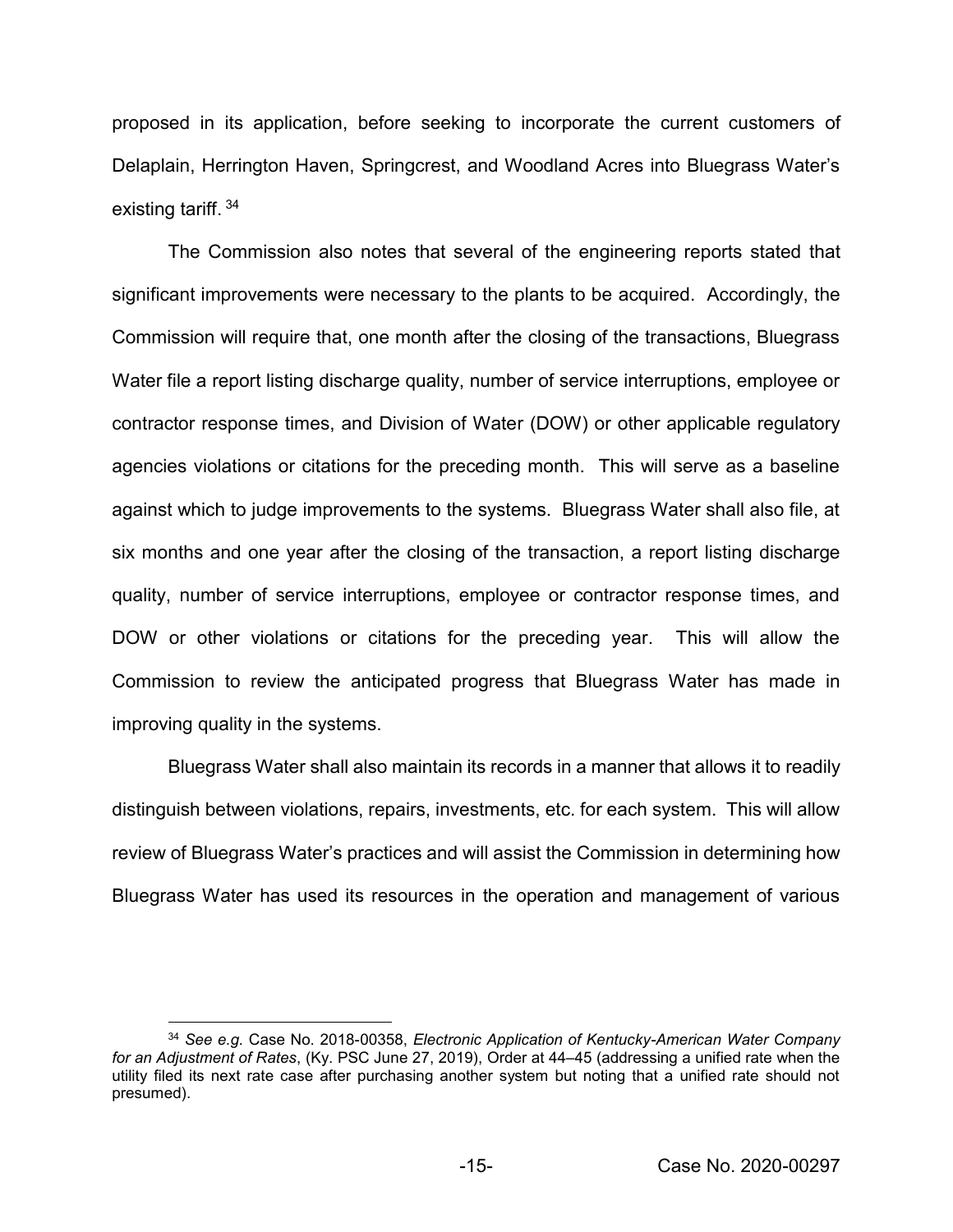systems as well as the reasonableness of the expenses and practices in any future ratemaking proceeding.

Pursuant to KRS 278.020, Bluegrass Water shall not begin the construction of any plant, equipment, property, or facility for furnishing water or wastewater services to the public, except ordinary extensions of existing systems in the usual course of business, until Bluegrass Water has obtained a Certificate of Public Convenience and Necessity from the Commission. Pursuant to KRS 278.300, Bluegrass Water shall not issue any securities or evidences of indebtedness or assume any obligation or liability in respect to the securities or evidences of indebtedness of any other person until Bluegrass Water has been authorized to do so by an Order of the Commission.

IT IS THEREFORE ORDERED that:

1. The transfer of the assets of Delaplain, Herrington Haven, Springcrest, and Woodland Acres to Bluegrass Water is approved, subject to the conditions set forth in paragraphs 2 through 15, as of the date of entry of this Order.

2. Joint Applicants shall notify the Commission in writing of the closing of each transaction within ten days of the closing.

3. Joint Applicants shall file with the Commission a report on the status of the efforts to complete any transfer that does not close within 90 days of the date of entry of this Order.

4. Any material revision to the proposed transaction shall require approval by the Commission in order for the amendment to be effective.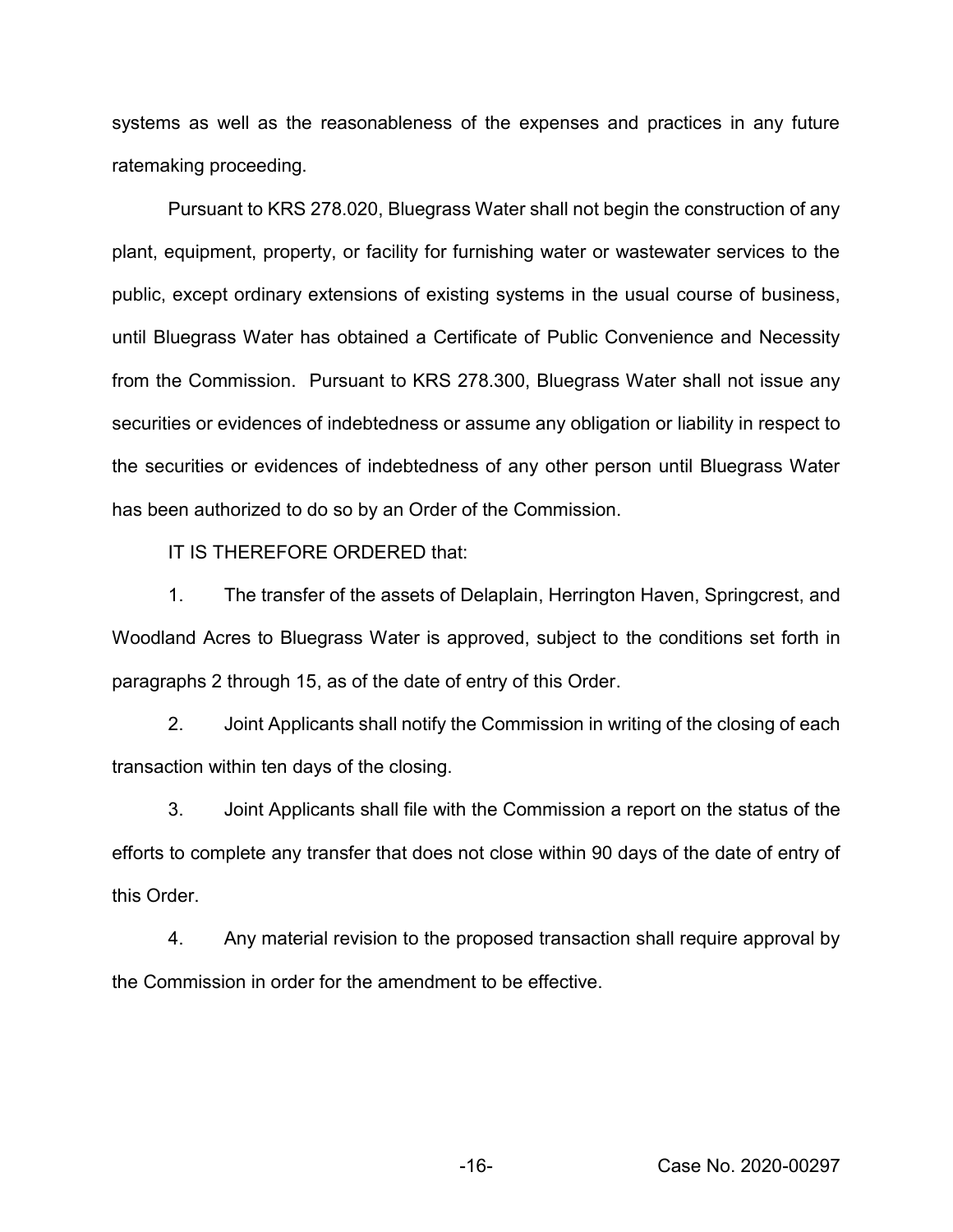5. Delaplain, Herrington Haven, Springcrest, and Woodland Acres shall submit the journal entries associated with the transfer of their systems within 30 days of the date of closing on their systems.

6. Bluegrass Water shall submit the journal entries associated with the transfer of each system within 30 days of the date of closing of each system.

7. The current owners of each system shall continue to operate the water system until the closing of the transaction, at which time Bluegrass Water will begin operating the system and serving the customers.

8. One month after the closing of each transaction, Bluegrass Water shall file for each of the acquired systems a report listing discharge quality, number of service interruptions, employee or contractor response times, and DOW violations or citations for the preceding month.

9. Within 60 days of the closing of the transaction, Bluegrass Water shall post a guaranteed financial instrument that is the equivalent of two months of the cost of its third-party contractors.

10. Six months after the closing of the transaction, Bluegrass Water shall file for each of the acquired systems a report listing discharge quality, number of service interruptions, employee or contractor response times, and DOW violations or citations for the preceding month.

11. One year after the closing of the transaction, Bluegrass Water shall file for each of the acquired systems a report listing discharge quality, number of service interruptions, employee or contractor response times, and DOW violations or citations for the preceding month.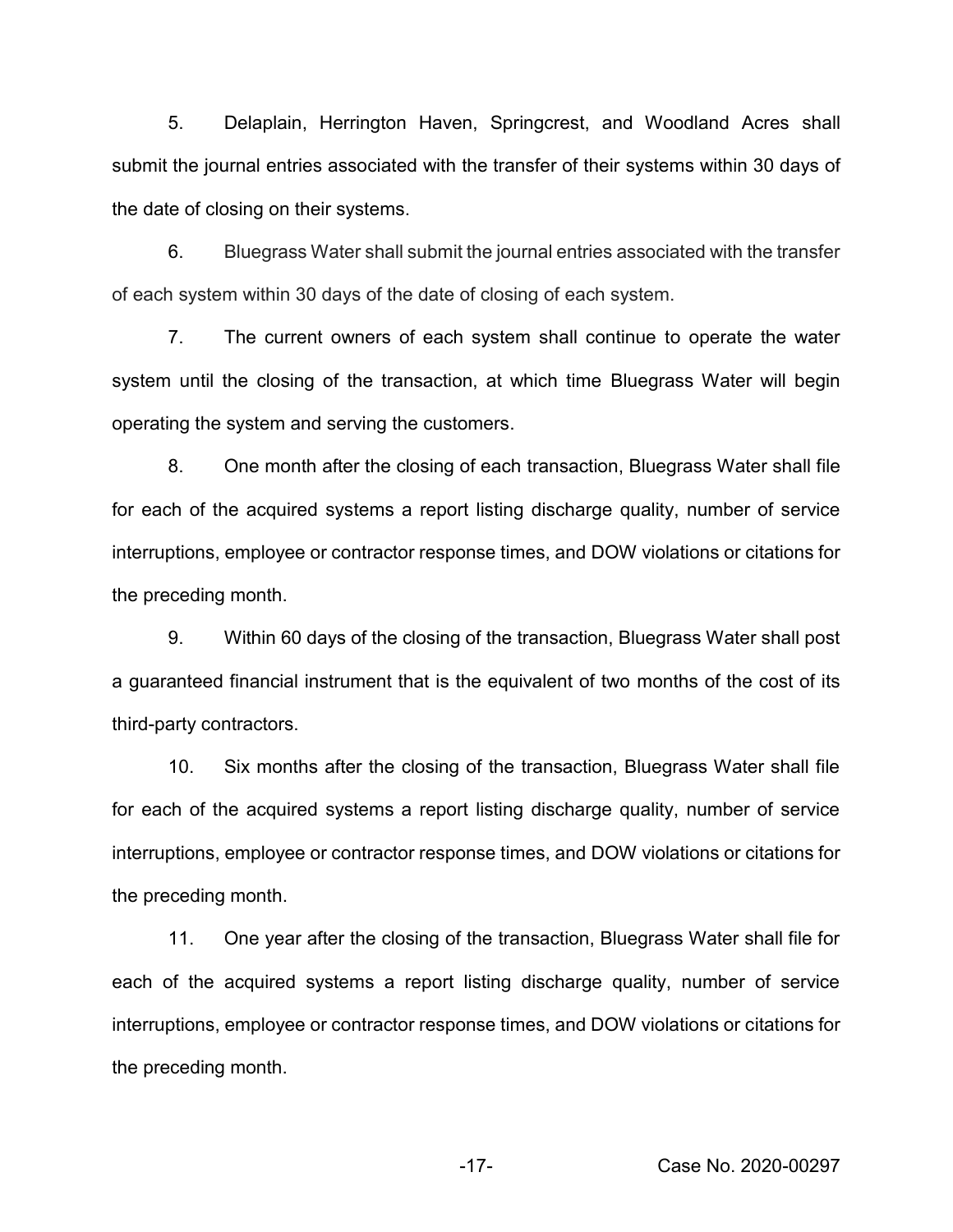12. Bluegrass Water shall maintain its records in such a way to be able to readily distinguish between violations, repairs, investments, etc. for each system.

13. Bluegrass Water shall not begin the construction of any plant, equipment, property, or facility for furnishing wastewater or water services to the public, except ordinary extensions of existing systems in the usual course of business, until Bluegrass Water has obtained a Certificate of Public Convenience and Necessity from the Commission.

14. Pursuant to KRS 278.300, Bluegrass Water shall not issue any securities or evidences of indebtedness or assume any obligation or liability in respect to the securities or evidences of indebtedness of any other person until Bluegrass Water has been authorized to do so by an Order of the Commission.

15. Pursuant to 807 KAR 5:011, Section 11 (1)(a), within 30 days of the close of the acquisition of each system, Bluegrass Water shall file adoption notices for each of the systems' tariffs.

16. Any documents filed pursuant to ordering paragraphs 2 through 12 shall reference this case number and shall be retained in the post-case correspondence file.

17. The Executive Director is delegated authority to grant reasonable extensions of time for the filing of any documents required by this Order upon a showing of good cause for such extension.

18. This case is closed and removed from the Commission's docket.

-18- Case No. 2020-00297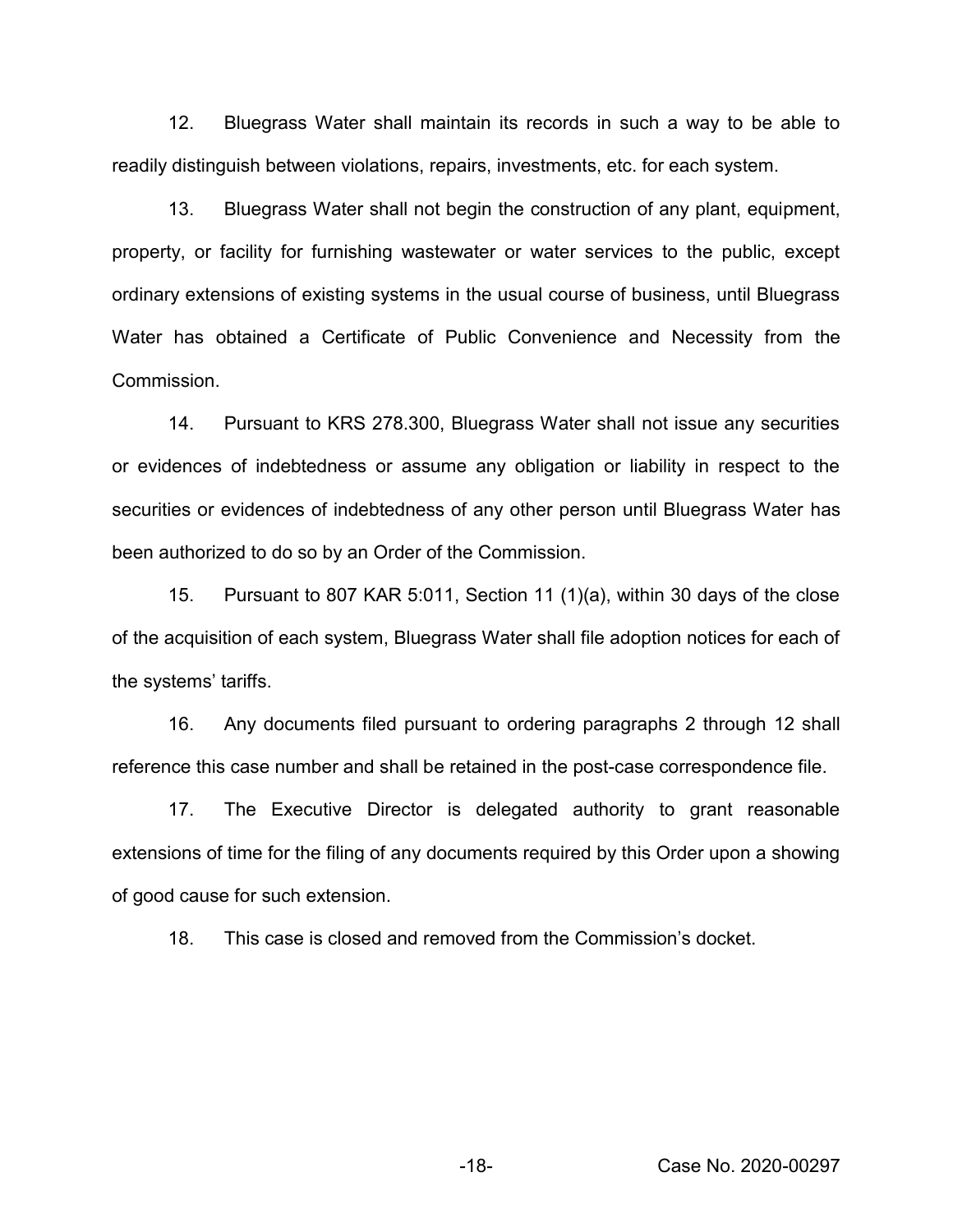By the Commission



ATTEST:

\_\_\_\_\_\_\_\_\_\_\_\_\_\_\_\_\_\_\_\_\_\_

Executive Director

Case No. 2020-00297